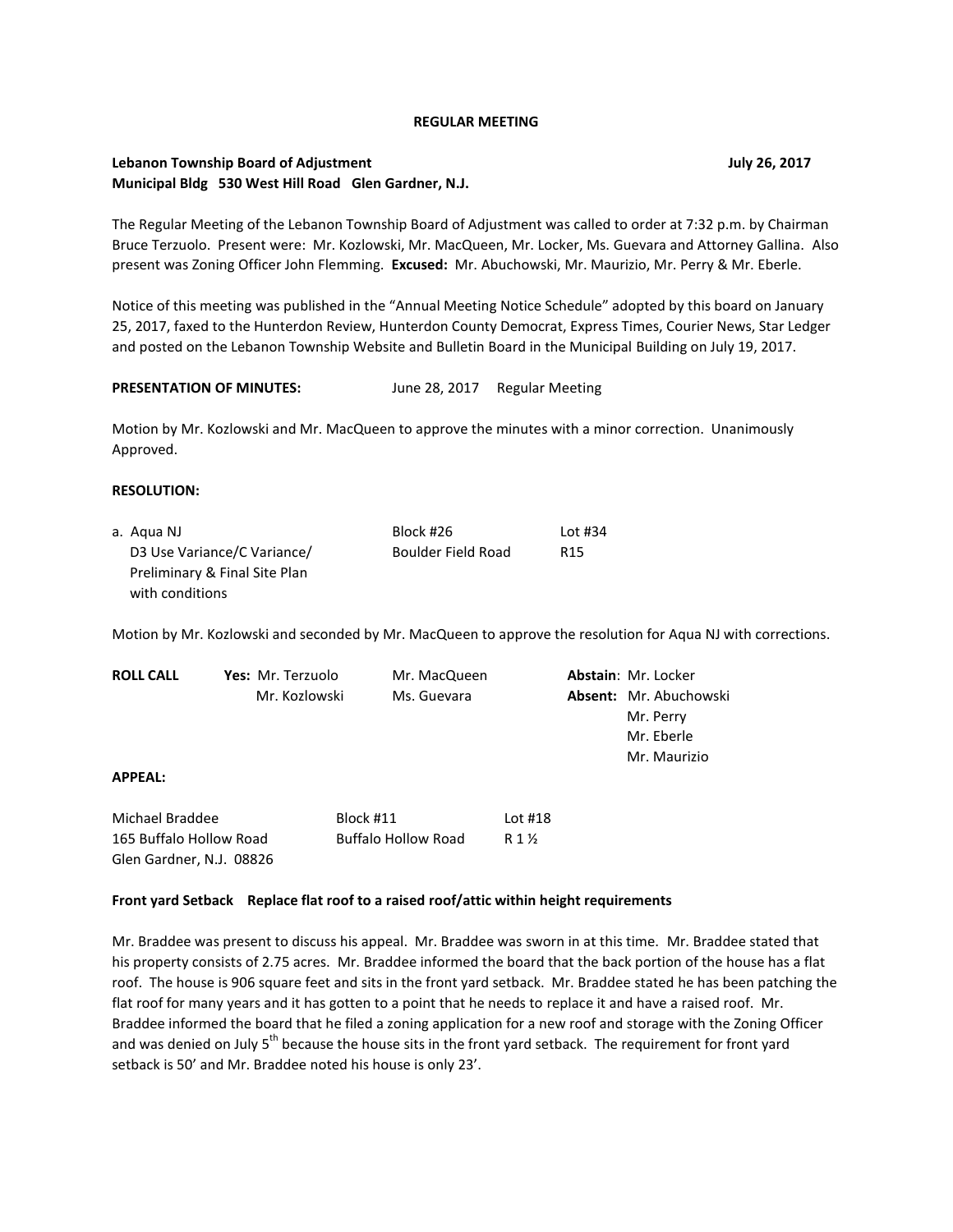Mr. Braddee informed the board that the house was constructed in the 1930's and was used as a hunting cabin. Mr. Braddee stated the height of the new roof will be conforming and a total of 25' when the new roof is installed. At the conclusion of Mr. Braddee testimony, Zoning Officer John Flemming gave testimony explaining why he denied Mr. Braddee. Attorney Gallina informed the board under NJSA 40:55D-68 an existing non-conforming structure may be continued and may be restored or repaired in the event of partial destruction. It was noted any expansion of a nonconforming structure would require bulk variances. Under Ordinance 400-50A(1), provides that a nonconforming structure damage by fire, casualty may be repaired or restored provided the floor area does not exceed floor area prior to the damage. Also, Section 400-50A(2) provides that normal maintenance and repair of a nonconforming use is permitted provided it does not extend the area occupied by the nonconforming use. Attorney Gallina noted the residential use is conforming but the structure is nonconforming. Chairman Terzuolo asked if the board had any questions at this time. During the board's questions, Mr. MacQueen noted that the ordinance needs to be amended. Ms. Glashoff suggested since the Planning Board's meeting is next Tuesday evening and the full Township Committee will be present it would be the perfect opportunity to discuss amending the ordinance. Chairman Terzuolo opened the hearing to the public for questions, there were none. Chairman Terzuolo then opened the hearing to the public for comments and statements, there were none.

The board deliberated at this time. During the board's deliberations, the board noted that the structure will not be expanded and the new roof will be contained within the envelope of the existing home. The new roof will be no more than 25' in height. The board also noted that no new living space is proposed which would constitute an addition to the residence. The board also noted that a variance is not needed for the installation of the proposed new roof and will not constitute an expansion of a nonconforming structure. Lastly, the board found that the Zoning Officer was in error in denying the application. At the conclusion of the deliberations, motion by Mr. MacQueen and seconded by Mr. Locker to reverse the decision by the Zoning Officer so the applicant can install the proposed new roof on the existing structure and without any additional living space.

| <b>ROLL CALL</b> | <b>Yes: Mr. MacQueen</b> | <b>No:</b> Mr. Kozlowski | <b>Absent: Mr. Maurizio</b> |
|------------------|--------------------------|--------------------------|-----------------------------|
|                  | Mr. Terzuolo             |                          | Mr. Abuchowski              |
|                  | Mr. Locker               |                          | Mr. Perry                   |
|                  | Ms. Guevara              |                          | Mr. Eberle                  |

### **Attorney Gallina will prepare the Resolution to be on the next Agenda of August 23, 2017.**

### **EXTENSION OF TIME:**

| Transtar Truck Body & Welding | Block $#41$ Lot $#4$ |  |
|-------------------------------|----------------------|--|
| c/o Dominick Tranguilli       | Route 513 15         |  |
| (See attached Letter)         |                      |  |

Mr. Tranquilli was presented to discuss the Extension of Time. Ms. Glashoff read into the record the letter she received from Attorney Harvey Gilbert. Attorney Gallina stated that the applicant has appeared before the board on several occasions for extensions dating back to April 2013. The original approval was granted on March 29, 2011. Attorney Gallina noted that on November 3, 2016 the board granted the 6<sup>th</sup> Extension of Time to Mr. Tranquilli to obtain the necessary permits by July 1, 2017 and to complete all improvements on Phase I by December 31, 2017.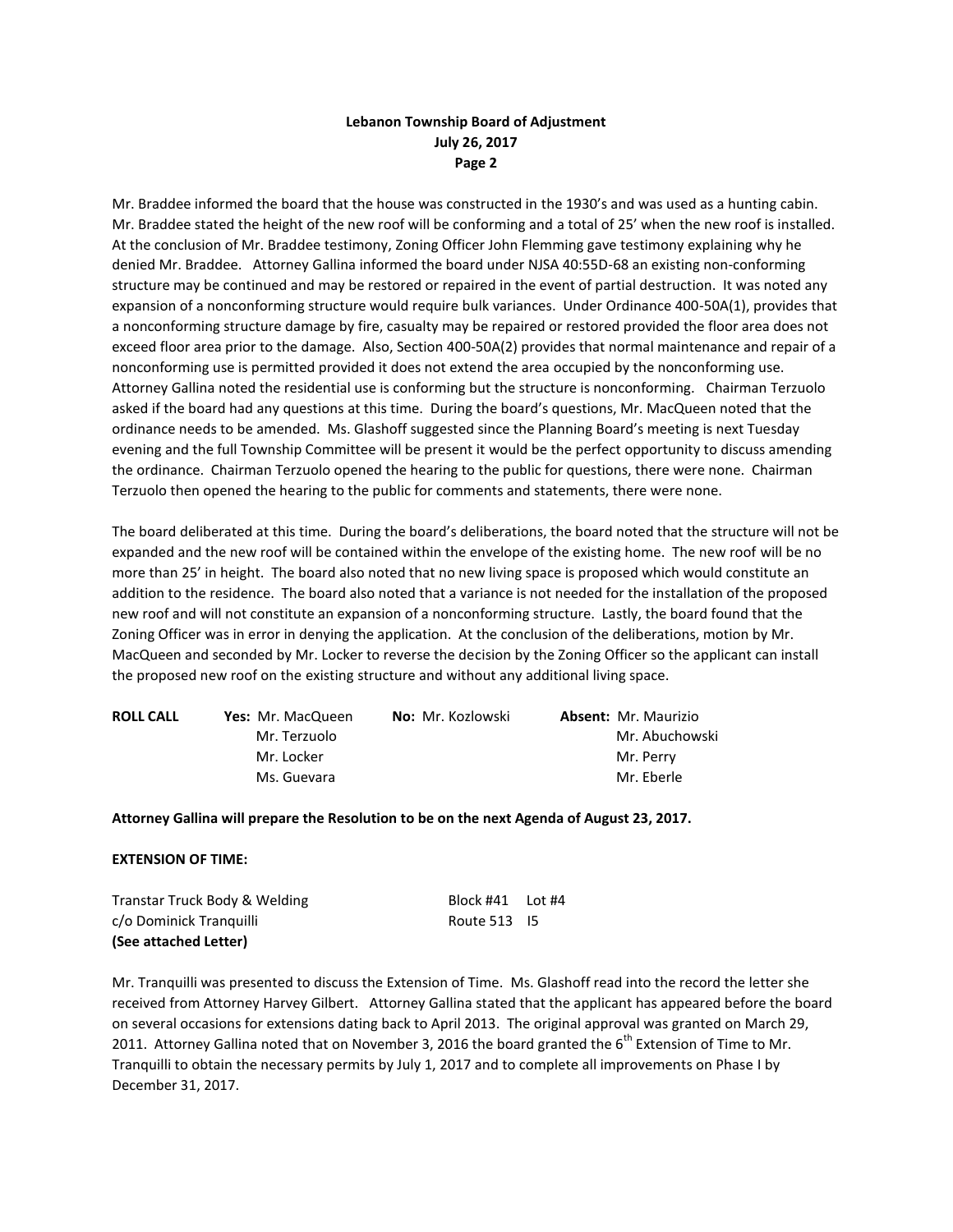Mr. Tranquilli told the board the underground water tank has been ordered. Also, has he has recently resolved his tax problems with the IRS and that a tax lien has been removed from his property. Mr. Tranquilli said he now in the process of raising the money to pay for the tank. Mr. Tranquilli said it will take him several months. Also, he now plans on obtaining financing for the building extension and the tank. Mr. Tranquilli said he is requesting an extension of 18 months to December 2018. At the conclusion of Mr. Tranquilli's testimony Chairman Terzuolo asked if the board had any questions. The board informed Mr. Tranquilli that the tank has to been installed and approved before permits for the building extension could be obtained. Also, that Phase I of the Site Plan had to be completed.

Chairman Terzuolo opened the hearing to the public for questions, there were none. Chairman Terzuolo opened the hearing to the public for statements and comments, there were none. Chairman Terzuolo stated that he would not agree to an 18 month extension, but would agree to a 1 year extension. At the conclusion of the board's deliberation, motion by Mr. Kozlowski and seconded by Mr. Locker to grant a 1 year extension to July 18, 2018 with the following conditions:

- a. The applicant is granted a 1 year extension to July 18, 2018 to obtain the necessary permits pertaining to the site plan approved on March 29, 2011 for Phase I. The applicant also is granted an extension to December 31, 2018 in order to complete all improvements regarding Phase I.
- b. The applicant shall obtain all necessary approvals from any outside agencies having jurisdiction.
- c. The applicant will pay all necessary fees and escrows payable in connection with this extension.
- d. All prior provisions and conditions of the prior Resolution shall remain in full force and effect,

| <b>ROLL CALL</b> | Yes: Mr. Kozlowski | <b>No:</b> Mr. MacQueen | <b>Absent: Mr. Maurizio</b> |
|------------------|--------------------|-------------------------|-----------------------------|
|                  | Mr. Terzuolo       |                         | Mr. Abuchowski              |
|                  | Mr. Locker         |                         | Mr. Eberle                  |
|                  | Ms. Guevara        |                         | Mr. Perry                   |

### **Attorney Gallina will prepare the Resolution to be on the Agenda of August 23, 2017.**

Chairman Terzuolo announced that the board will take a recess at this time 8:32 p.m. When the board reconvened at 8:42 p.m. Chairman Terzuolo announced the next application.

### **NEW BUSINESS:**

| <b>Richard Eitner</b>    | Block #21                 | Lot $#2$ |
|--------------------------|---------------------------|----------|
| 4 Hoffmans Crossing Road | Hoffmans Crossing Road R3 |          |
| Califon, N.J. 07830      |                           |          |

| <b>PUBLIC HEARING</b> | <b>Bulk Variance for deck</b> | 400 Attachment 4:1 Schedule I |  |
|-----------------------|-------------------------------|-------------------------------|--|
|                       |                               |                               |  |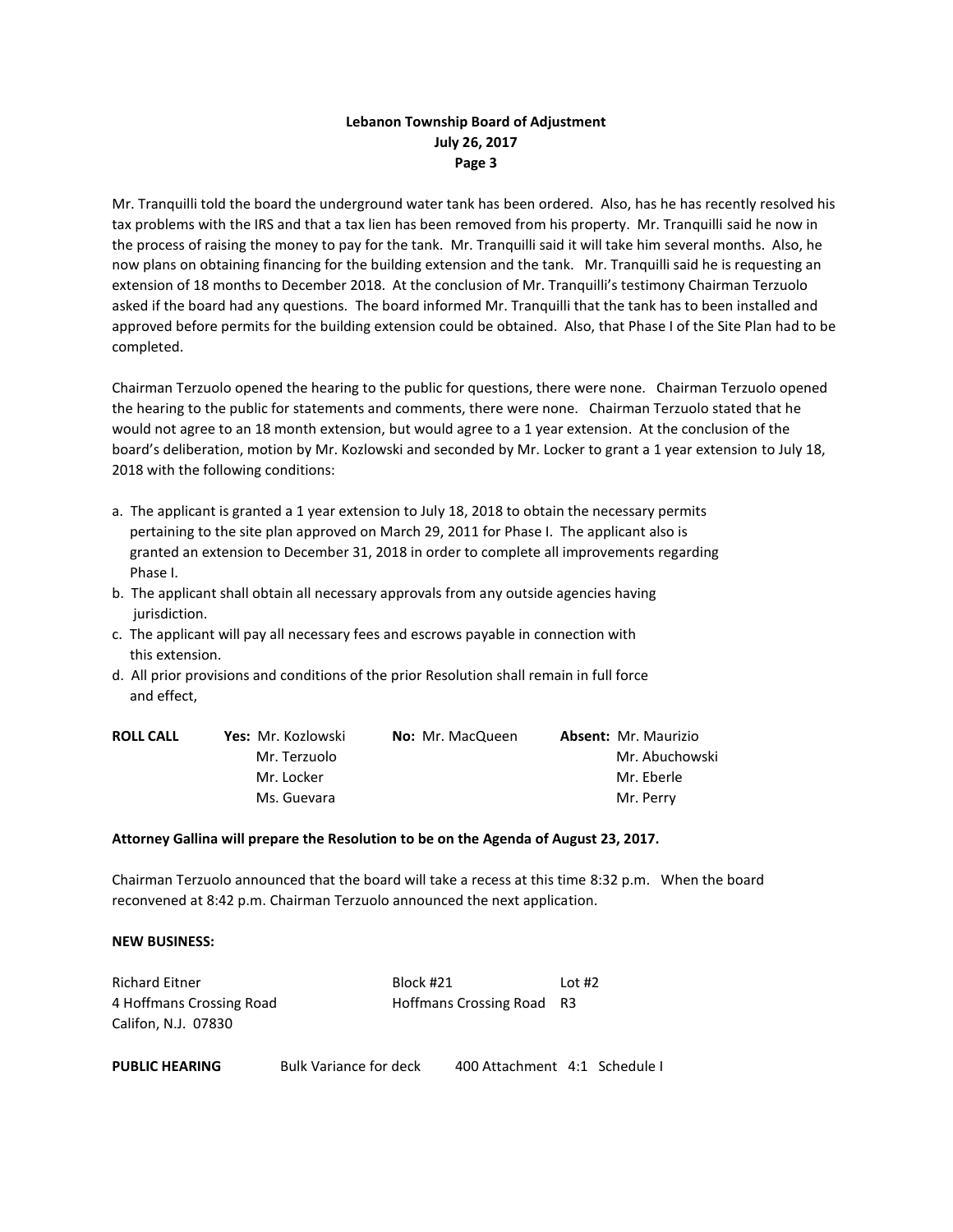Attorney Guy Wilson was present to represent the applicant Richard Eitner. Attorney Wilson made a brief presentation to the board stating that Eitner had sold their property on Hoffmans Crossing Road which is in the R3 zone. Attorney Wilson said the new owners found that the deck did not have zoning approval or permits. At this time Attorney Gallina announced that all the notices are in order and the board can proceed with the hearing. The following items were marked into evidence: **A1**-Notice to Property Owners, **A2**-Certified List of Property Owners & Utilities, **A3**-POD Slips **A4**-Affadavit, of Proof of Service, **A5-**Taxes Paid, **A6**-H.C. Planning Board Letter dated 6/29/2017, **A7-**H.C. Soil Conservation District letter dated 7/5/2017, **A8**-Ltr. Attorney Gary Maher dated 6/8/2017.

Attorney Wilson said the dwelling is a pre-existing non-conforming structure with a non-conforming side yard. In the R3 zone the side yard requirements are no less than 20' on one side with a total of 50' using both siding. The house in question is 8.64' off the property down to 6.27' off the property line. Attorney Gallina had Richard Eitner sworn in to give testimony. Mr. Eitner said they have owned the property for 26 years and they have just recently sold the property. At this time the following item was marked into evidence: **A9**-Survey prepared by Stanley M. Norkevich, LS dated 6/8/2017. Mr. Eitner referred to the survey which showed the original deck and the new section labeled deck addition. Mr. Eitner said new portion of the deck is 20'x15'. Mr. Eitner said he had been issued a fine which he paid and got the required permits, but since this is in the side yard setback he needed to get the variance to bring the deck into compliance. At the conclusion of Mr. Eitner testimony, Chairman Terzuolo asked if the board had any questions. There were none. Attorney Wilson made his summation at this time. Chairman Terzuolo opened the hearing to the public for comments or statements. There were none. Motion by Mr. MacQueen and seconded by Mr. Kozlowski to close the public portion of the hearing. Unanimously approved.

The board deliberated at this time. During their deliberations, the board finds the bulk variances that the applicant is requesting is appropriate. Because of the size of the lot, any construction would need a variance. Also, granting the bulk variances would not create a substantial detriment to the public good or to the zoning ordinance.

Motion by Mr. Kozlowski and seconded by Mr. Locker to grant the bulk variance relief for the additional portion of the deck with the following conditions:

- a. The applicant shall obtain all other necessary approvals from outside agencies having jurisdiction.
- b. The applicant will pay all necessary fees and escrows payable in connection with the application.

| <b>ROLL CALL</b> | Yes: | Mr. Kozlowski | Ms. Guevara | <b>Absent: Mr. Maurizio</b> |
|------------------|------|---------------|-------------|-----------------------------|
|                  |      | Mr. MacQueen  | Mr. Locker  | Mr. Abuchowski              |
|                  |      | Mr. Terzuolo  |             | Mr. Eberle                  |
|                  |      |               |             | Mr. Perry                   |